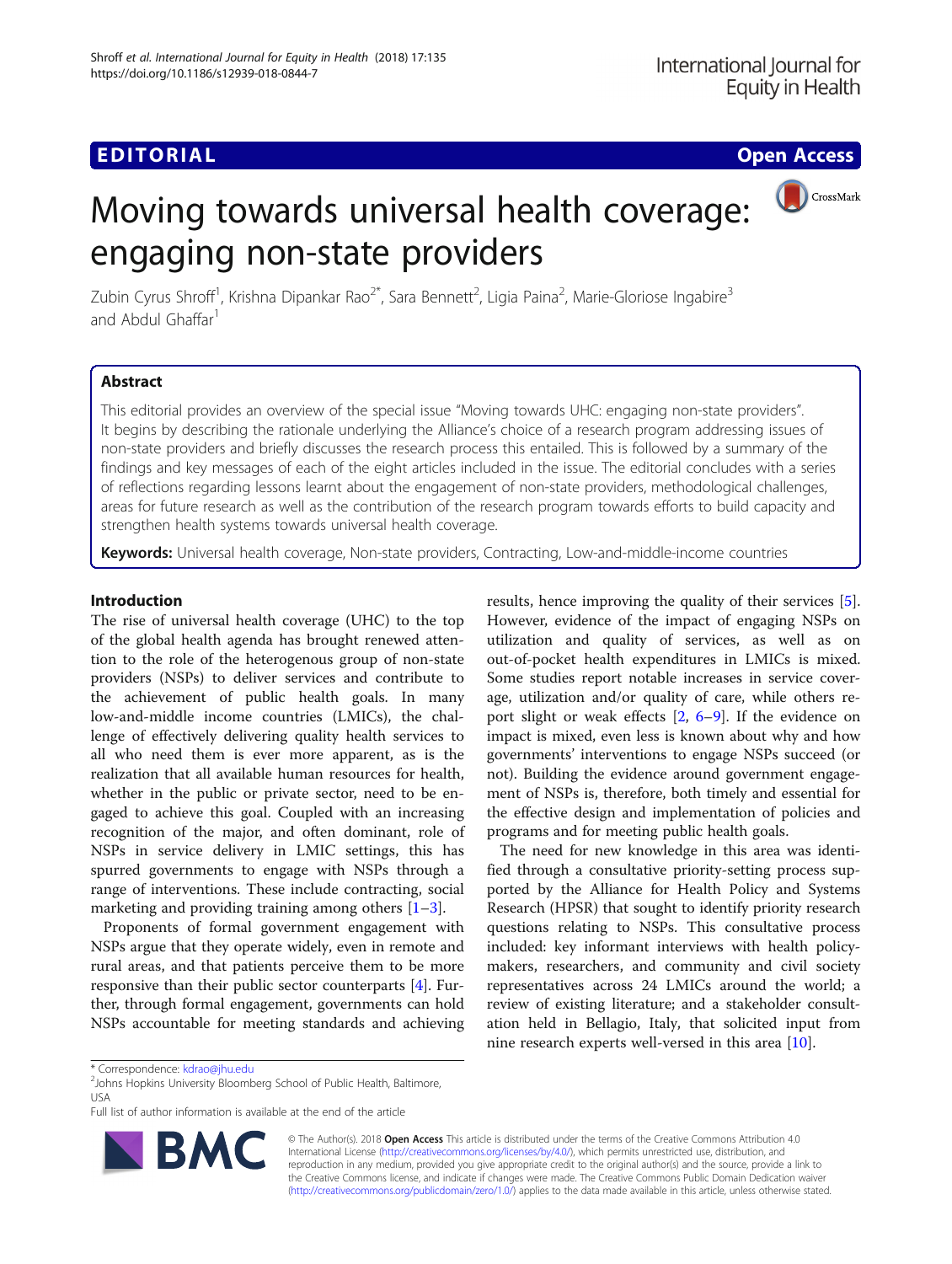## Research process

Informed by the findings of the priority-setting process and aware of the potential for new knowledge in this area to inform ongoing efforts to strengthen health systems towards UHC, the Alliance for HPSR with support from Canada's International Development Research Centre (IDRC) and the Rockefeller Foundation announced a call for research in June 2014. Researchers based in LMICs were invited to submit proposals to develop analytical case studies to explain the performance (including successes and failures) of interventions to engage NSPs in strengthening health systems moving towards UHC. For the purpose of the call, non-state providers were defined broadly in line with Palmer  $[11]$  $[11]$  $[11]$  and Mills et al.  $[12]$  $[12]$ <sup>1</sup> and relevant interventions of interest included regulatory and policy changes, contracting, financing, social marketing and training.

Seventy-seven proposals were received in response to the call; after an extensive review process, eight projects were selected for funding. The selection of these cases was based primarily on the merit of the research proposal, but also to ensure diversity in both country context, and the nature of private sector engagement. The selected research proposals came from teams in Afghanistan, Bangladesh, Bosnia-Herzegovina, Burkina Faso, Ghana, South Africa, Tanzania and Uganda (Table 1). A team from the Johns Hopkins Bloomberg School of Public Health provided ongoing technical support to the project teams, including on developing protocols and research tools, conducting data analysis and scientific writing.

## Findings

This collection, comprising seven country studies and one cross-country analysis, $2$  begins with two papers that examine experiences of governments contracting with non-governmental organizations (NGOs) in post-conflict Afghanistan and urban Bangladesh. These are followed by three papers that use a range of methods, including causal loop diagrams, geospatial mapping and historical analysis, to shed light on the engagement of faith-based NSPs in three sub-Saharan countries, Tanzania, Uganda and Ghana. The next paper discusses South Africa's experience in developing and managing context-appropriate contracting-in models to engage physicians in the provision of primary health care. The country studies conclude with a paper from Bosnia and Herzegovina that brings to the fore some of the challenges in effectively implementing regulation of for-profit providers. Finally, based on learnings from the country papers, Rao et al. [[5](#page-5-0)] derive new lessons for effective contracting of NSPs in LMICs by governments keen to explore ways to move more efficiently and effectively towards UHC.

The first paper, by Salehi et al. [\[13\]](#page-5-0) examines the contextual, contractual and institutional factors influencing the performance of NSPs contracted to provide services under Afghanistan's Basic Package of Health Services (BPHS). Difficult geography, socio-cultural influences such as the need for female health care providers to serve female clients, the lack of basic security, high staff turnover, and political interference in hiring and firing decisions were cited as some of the factors that negatively influenced performance. On the other hand, having in place well-defined and formal contracts as well as supportive political leadership at the provincial level were cited as positive influences. At an institutional level, contracting out was credited with spurring the development of an effective national health management information system (HMIS), the development of capacity among NSPs to successfully serve as contractors for the BPHS and strengthening the capacity of the Ministry of Public Health to manage the contracting-out process. The paper concludes with observations on the need for the contracting-out process to better take into account contextual differences among provinces and the potential of engaging for-profit providers as well in the provision of services under the BPHS.

Table 1 List of selected projects

Country studied Title

| Country studied    | TILLE                                                                                                                                                                     |
|--------------------|---------------------------------------------------------------------------------------------------------------------------------------------------------------------------|
| Afghanistan        | A case study of the Basic Package of Health Services (BPHS) in Afghanistan                                                                                                |
| Bangladesh         | Urban primary health care in Lower Middle-Income Countries - is contracting out the answer?                                                                               |
| Bosnia-Herzegovina | Engaging private health care providers in implementation of mandatory safety standards in the Republic of Srpska                                                          |
| Burkina Faso       | A public private partnership for health systems strengthening: a case study of scaling up community based management<br>of malaria in Burkina Faso                        |
| Ghana              | Slow Systems Integration Towards Universal Health Coverage: Strengthening the relationship between faith-based non-profit<br>providers and the Ghanaian state system      |
| South Africa       | Case Study on the Role of General Practitioner Contracting in strengthening Health Systems towards Universal Health Coverage<br>in South Africa                           |
| Tanzania           | Engaging non-state providers towards Universal Health Coverage: The impact of contracting-out on health services and health<br>outcomes at the District Level in Tanzania |
| Uganda             | The Role of Government Subsidies to Non-Profit Health Providers in Extending Universal Health Coverage Goals in Uganda                                                    |
|                    |                                                                                                                                                                           |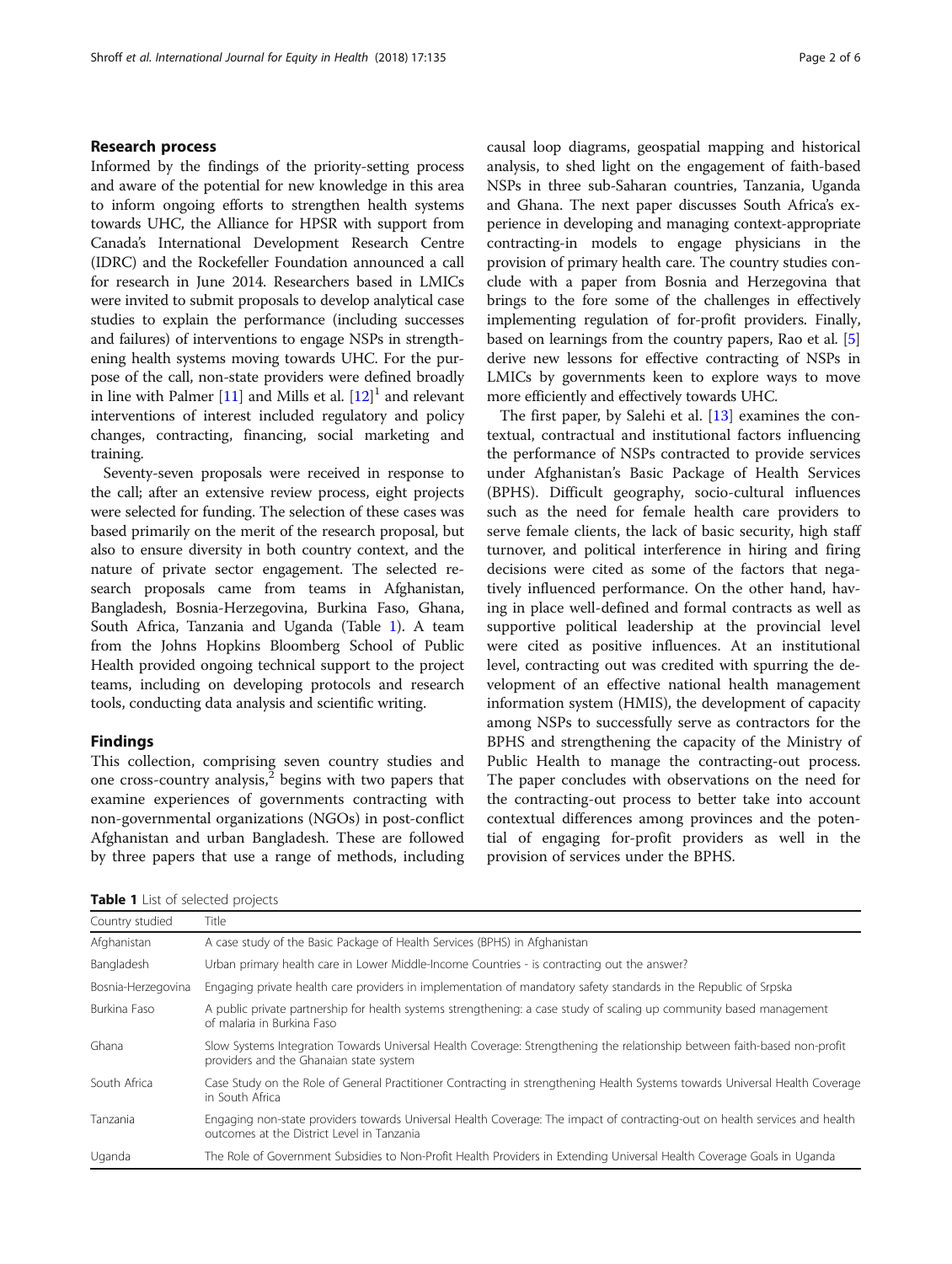In the second paper in the collection, Islam et al. [[14](#page-5-0)] explore the contextual, contractual and actor-related factors influencing the evolution of contracting-out for urban primary health care in Bangladesh, a process that has undergone three phases over more than two decades. The choice of the Ministry of Local Government, as opposed to the MOH, as the implementing agency, non-alignment with pre-existing public programs with similar mandates, political interference in selection of project areas and staffing decisions, and the difficulty of staff retention in the face of increased pay-scales in the public sector were some of the barriers to effective implementation. Effective implementation was also hampered by the non-alignment of program objectives with contracting rules and processes. For example, cost-recovery targets conflicted with serving the poorest members of the population, and quality problems arose from awarding contracts to the lowest bidder without due consideration of the technical quality of proposals. The authors argue for more effectively aligning contracting-out objectives with policies and guidelines, developing in-country contracting-out capacity and building partnership-oriented relationships between governments and NSPs to replace the often-hierarchical relationships that have hampered effective collaboration.

The next three papers examine the engagement of faith-based providers in the provision of health services in Tanzania, Uganda and Ghana. Maluka et al. [[15](#page-5-0)] examine factors influencing the design and implementation of Service Agreements between local governments and faith-based providers in Tanzania. This contractual modality marked a definitive shift from collaborations built on informal trust-based relationships to a system backed by legal frameworks. The paper finds that the development of Service Agreements was enabled by technical and financial support from donors. While districts were technically empowered to establish contracts directly with NSPs, their financial dependence on donor funds channeled through the central government limited their actual autonomy. Delayed reimbursements, inadequate administrative capacity especially at the local government level, and the absence of a mechanism to resolve disagreements negatively influenced contract implementation. This paper highlights the need for strengthening capacity within both governments and NSPs to develop and manage contracts, the importance of effective monitoring, and the need for ongoing communication to clarify expectations and resolve any misunderstandings among the various stakeholders.

The next paper by Ssennyonjo et al. [\[16\]](#page-5-0) analyzes trends in Government Resource Contributions (GRCs) to NSPs by examining the case of primary healthcare (PHC) grants made by the Ugandan government to the Ugandan Catholic Medical Bureau (UCMB) between

1997 and 2015. The authors use a complex adaptive systems framework to explain changes in contributions and the evolution of the relationship between the government and UCMB over time. They identify three phases in the evolution of the grants: an early initiation phase (1997–2000), a phase of rapid increase (2000–2005), and a phase of decline (2005–2015). These phases were influenced by the availability of public funding, broader donor funding modalities and attitudes of government leaders regarding the private not-for-profit (PNFP) sector. Using a series of causal loop diagrams, the authors demonstrate the complex responses engendered by the changing dynamics in each phase, including changes in user fees, altered expectations of UCMB on the part of the government, professionalization of UCMB services, increasing transparency and information sharing and efforts by UCMB to determine the costs of providing services.

In the third paper on faith-based NSPs, Grieve and Olivier [\[17\]](#page-5-0) map the development of the faith-based non-profit health sector in Ghana's health system over more than five decades. Bringing together qualitative, quantitative and geospatial data, along with various documentary sources, they developed geospatial maps to provide a visual representation of the changing distribution of facilities affiliated to the Christian Health Association of Ghana (CHAG), a leader in the Ghanaian faith-based not-for-profit health sector. In line with CHAG's founding mission to serve the poorest and most marginalized, these facilities were originally largely located in remote, rural parts of Ghana. However, this has changed over time. The urbanization of areas once regarded as remote and rural (often because they were the sites of facilities such as Mission Hospitals) and the expansion of the public health sector into areas once served exclusively by faith-based providers, has reduced NSP's prioritization of access for the rural poor. The paper concludes by observing the potential of utilizing tools such as geospatial mapping in identifying gaps and duplications in services to enable the most effective use of resources for the health system as a whole.

The sixth article in the collection, by Mureithi et al. [[18\]](#page-5-0), examines policy processes underlying the evolution and emergence of three contracting models under South Africa's General Practitioner Contracting Initiative (GPCI) pilot. This contracting-in mechanism to address public sector physician shortfalls was piloted as part of the country's National Health Insurance program. The study found that, although funded from a single source, different contracting models emerged during the period 2011–2014. The differences, based on the type of purchaser and with different levels of involvement of national, provincial and district actors, developed through an iterative process into three distinct models: the centralized-purchaser model, the decentralized-purchaser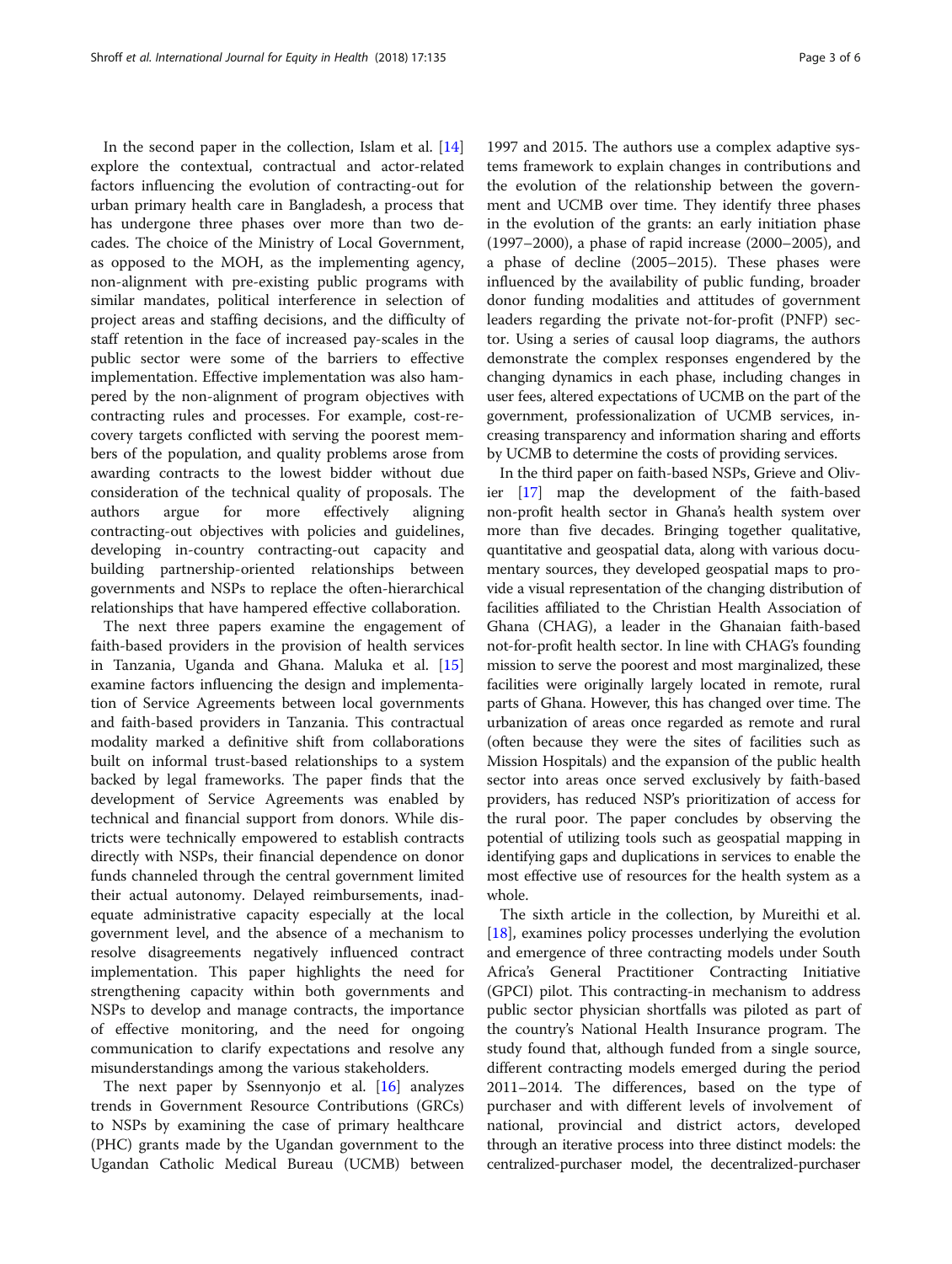model and the contracted-purchaser model. Financial management capacity, managerial capacity and the ability to innovate all influenced the development of different models suited to differing contexts. Based on evidence obtained through key informant interviews, focus group discussions and document review, the authors make a case for contracting mechanisms that combine well-defined contract specifications with enough flexibility that local-level adaptation for effective implementation remains possible.

The seventh paper, a study by Rakic et al. [[19\]](#page-5-0) on Bosnia-Herzegovina, sheds light on some of the challenges entailed in regulating NSPs in a setting characterized by limited government enforcement capacity. They describe a mechanism designed to certify provider compliance with mandatory safety and quality standards, which has been in place since 2012, and examine why providers do or do not adopt. The authors found the rate of certification differed by type of private provider, comparing dentists, specialists and pharmacists. Using diffusion of innovation theory to explain differences in the rate of adoption of the standards, the study finds that important determinants of the decision whether to certify include concern about being fined or losing a contract with the National Health Insurance Fund, the availability of information on the standards and accreditation process and the relevant professional association's level of support for the introduction of standards. The paper concludes that providing information, establishing a system of incentives and penalties and closely engaging with professional associations are all needed to encourage all providers to seek certification of compliance with mandatory standards.

Based on the findings from the country studies, the final paper in this collection provides cross-cutting lessons on contracting NSPs in LMIC settings to move towards UHC. Rao et al. [\[5](#page-5-0)] observe that governments contract with NSPs for the delivery of health services for a variety of reasons, including weak capacity and a shortage of human resources in the public sector and a large pool of non-state providers. However, the authors note that contracting NSPs has not, on its own, overcome major service delivery challenges, including attracting and retaining health workers. Second, the institutional capacity of all actors involved in the contracting process at national, sub-national and local levels greatly influences the success of contracting. Governments and NSPs alike require sufficient human, financial, monitoring and administrative capacity to effectively develop and manage contracts; they also require the flexibility to adapt to contextual differences and changes over time. Third, developing and managing good relationships between governments and NSPs was found to be a key to long-term success with contracting health services. Finally, government stewardship capacity, including to effectively

enforce regulation and minimize political interference in contract implementation, has an important bearing on the success of contracting.

## Conclusion

This special issue makes an important contribution to understanding how governments can effectively engage NSPs to strengthen health systems towards UHC. The eight papers provide valuable learning from experiences that reflect significant diversity on various axes: the level of socio-economic development (from post-conflict, low-income Afghanistan to upper-middle income Bosnia-Hercegovina and South Africa); the type of NSP engaged (including NGOs, faith-based providers and the for-profit sector); the means of engagement (contracting and regulation); and the methods and tools used (including descriptive and analytical case studies, causal loop diagrams and geospatial mapping).

Despite its diversity, this collection also reveals surprising similarities among the cases examined. As Rao et al. [[5\]](#page-5-0) argue in the cross-country analysis, all governments face common challenges: building institutional capacity to manage NSP engagement; effectively enforcing rules and regulations; minimizing inappropriate political interference in key decisions; ensuring the quality of health services provided; and developing and maintaining trusting relationships among all the contracted parties and other stakeholders to facilitate effective collaborations.

The seven country-specific papers also highlight the value of conducting in-depth study of implementation processes. This focus provides a critically-needed complement to other findings on the impact of engaging NSPs in health services delivery. These deep examinations were made possible by integrating findings from both quantitative and qualitative research methods. Employing qualitative methods and tools enabled the research teams to address the questions of "why and how did this happen?" raised by quantitative analyses of "what happened?"

The papers also highlight some methodological challenges, in particular the difficulty of using retrospective interviews to build accurate and coherent narratives and explanations. Improving real-time documentation of policy processes for NSP engagement could significantly improve our ability to analyze and understand these processes; this, in turn, would lead to improved policy design and implementation.

Reading the papers in the collection together also highlights a key tension inherent in any social development effort: balancing the long-term commitment required to promote program stability and the strength of the stakeholder relationships with the importance of establishing and enforcing clear performance targets, incentives and sanctions to ensure optimal results.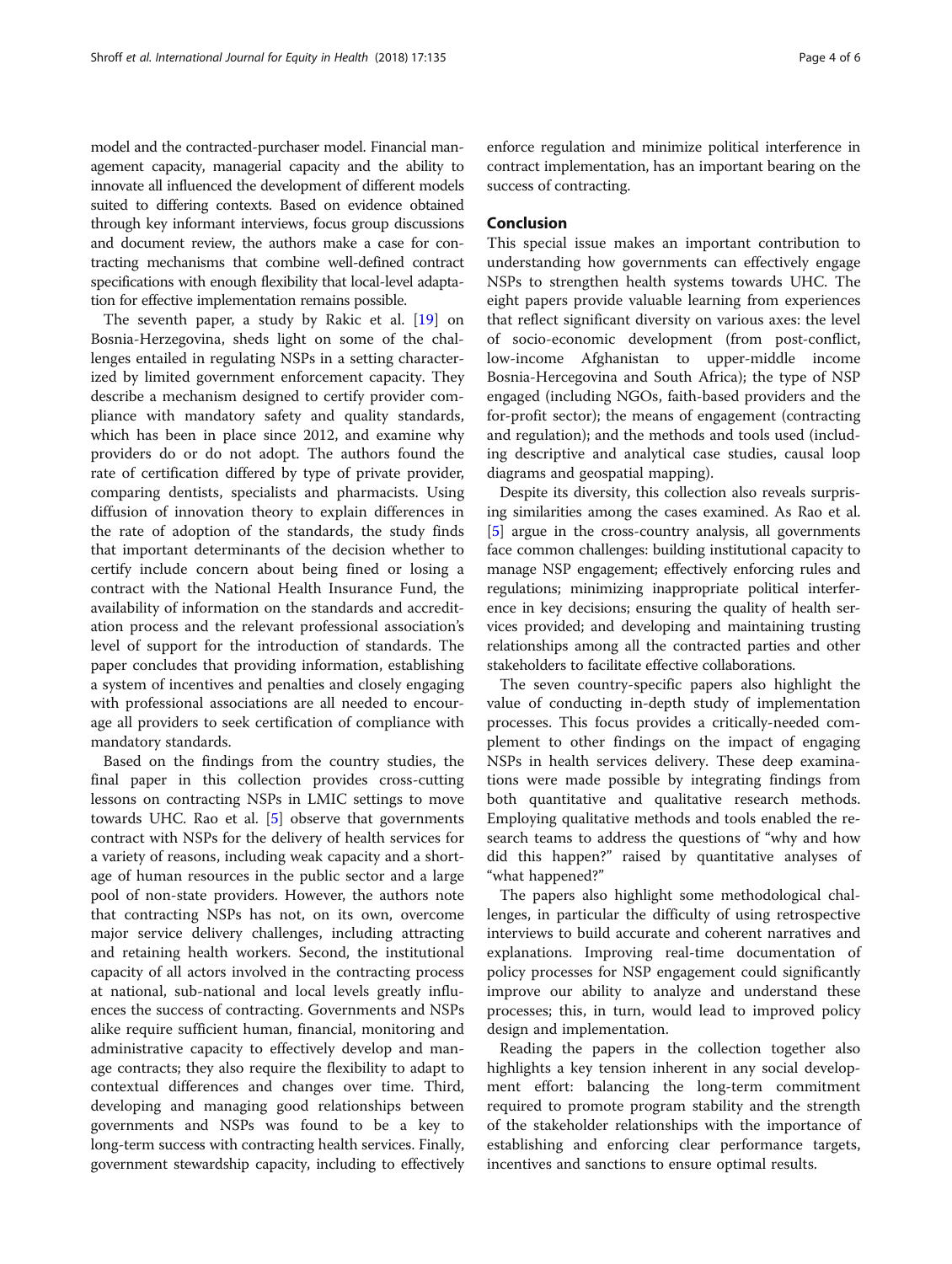While the final paper in the collection provides insightful lessons, it also points to some outstanding needs. First, there are relatively few cross-country comparisons and analyses on the role of NSPs, and additional work of this nature could create further transferable, policy-relevant insights. We hope to see more research programs use common frameworks to examine similar policy development and intervention processes across different settings. This approach enables researchers to make powerful inferences, while preserving the depth of detail that a single case study provides. We also hope that future research efforts will examine individual policy processes using multiple theoretical frameworks. From a methodological point of view, this would contribute both to refining the theoretical basis for related research and to identifying effective research methods for this arena. In terms of the topics covered by this supplement, it is notable that all of the interventions studied engagement with formal rather than informal health care providers, whereas in many parts of the world, the poor, in particular, rely heavily on informal health care [[20](#page-5-0)]. There was also a preponderance of studies on contracting-out mechanisms, whereas incentive based strategies to improve quality of private sector care (such as accreditation), but also regulation, and public/private partnerships involving capital investments are not as well represented in this supplement, nor in the broader literature. Given the diversity of private health care providers, as well as instruments to engage with them, much more work in this field is warranted.

This special issue—and the research program that supported its development— exemplifies the unique value added by the Alliance for Health Policy and Systems Research to the landscape of research on health systems. In this case, the Alliance identified an under-researched health systems topic and catalyzed the generation of new knowledge to fill critical gaps and inform future policies, while also strengthening the capacity of research teams. This effort played out over nearly four years and involved intensive engagement with research teams in eight countries, some of which are relatively new to the field of health policy and systems research. In making and sustaining these connections, the Alliance has hopefully enlarged the community of health systems researchers, in particular those actively studying the engagement of NSPs in contributing to public health goals.

Finally, this research programme would not have been possible without the collaboration and support of the International Development Research Centre, Canada, and the Rockefeller Foundation. This support reflects a far-sightedness and commitment to investing in the development of the capacity of researchers in LMICs, which is essential to strengthening health systems to support UHC. The partners and researchers who

collaborated on this research program hope that its findings will serve as a further catalyst, sparking new or renewed interest among policymakers to engage with NSPs in the achievement of public health goals and among health systems researchers to delve ever-deeper into understanding how these efforts become successful.

### **Endnotes**

<sup>1</sup>"All providers who exist outside the public sector, whether their aim is philanthropic or commercial, and whose aim is to treat illness or prevent disease. They include large and small commercial companies, groups of professionals such as doctors, national and international non-governmental organizations, and individual providers and shopkeepers. The services they provide include hospitals, nursing and maternity homes, clinics run by doctors, nurses, midwives and paramedical workers, diagnostic facilities such as laboratories and radiology units, and the sale of drugs from pharmacies and unqualified static and itinerant (mobile) drug sellers including general stores." <sup>2</sup>

<sup>2</sup>The results from the project in Burkina Faso are being submitted in a French language journal and are hence not included in this collection

#### Abbreviations

BPHS: Basic Package of Health Services; CHAG: Christian Health Association of Ghana; HPSR: health policy and systems research; IDRC: International Development Research Centre; LMICs: low and middle-income countries; NGOs: non-governmental organizations; NSPs: non-state providers; UCMB: Ugandan Catholic Medical Bureau; UHC: universal health coverage

#### Acknowledgments

The authors would like to thank Anya Guyer for her editing and Dr. Ana Lorena Ruano for her support and encouragement throughout the development of this special issue.

#### Funding

This programme of research on the role of non-state providers towards UHC was developed and managed by the Alliance for Health Policy and Systems Research, World Health Organization with funding from the International Development Research Centre (Canada) and the Rockefeller Foundation. IDRC was engaged throughout the development, design and implementation of the research program.

#### Availability of data and materials

This article is largely informed by country articles that are part of this same special issue and are openly available online.

#### Authors' contributions

ZCS developed the first draft of the manuscript. All authors provided inputs and feedback. All authors have read and approved the final manuscript. ZCS and AG are staff members of the World Health Organization. They themselves are alone responsible for the views expressed in this article which do not necessarily represent the views, decisions or policies of the World Health Organization.

#### Ethics approval and consent to participate

Ethics approval not needed as article is based on secondary sources only and is an editorial.

#### Consent for publication

No human subjects were contacted for this article. There is no information that is attributed to any individual.